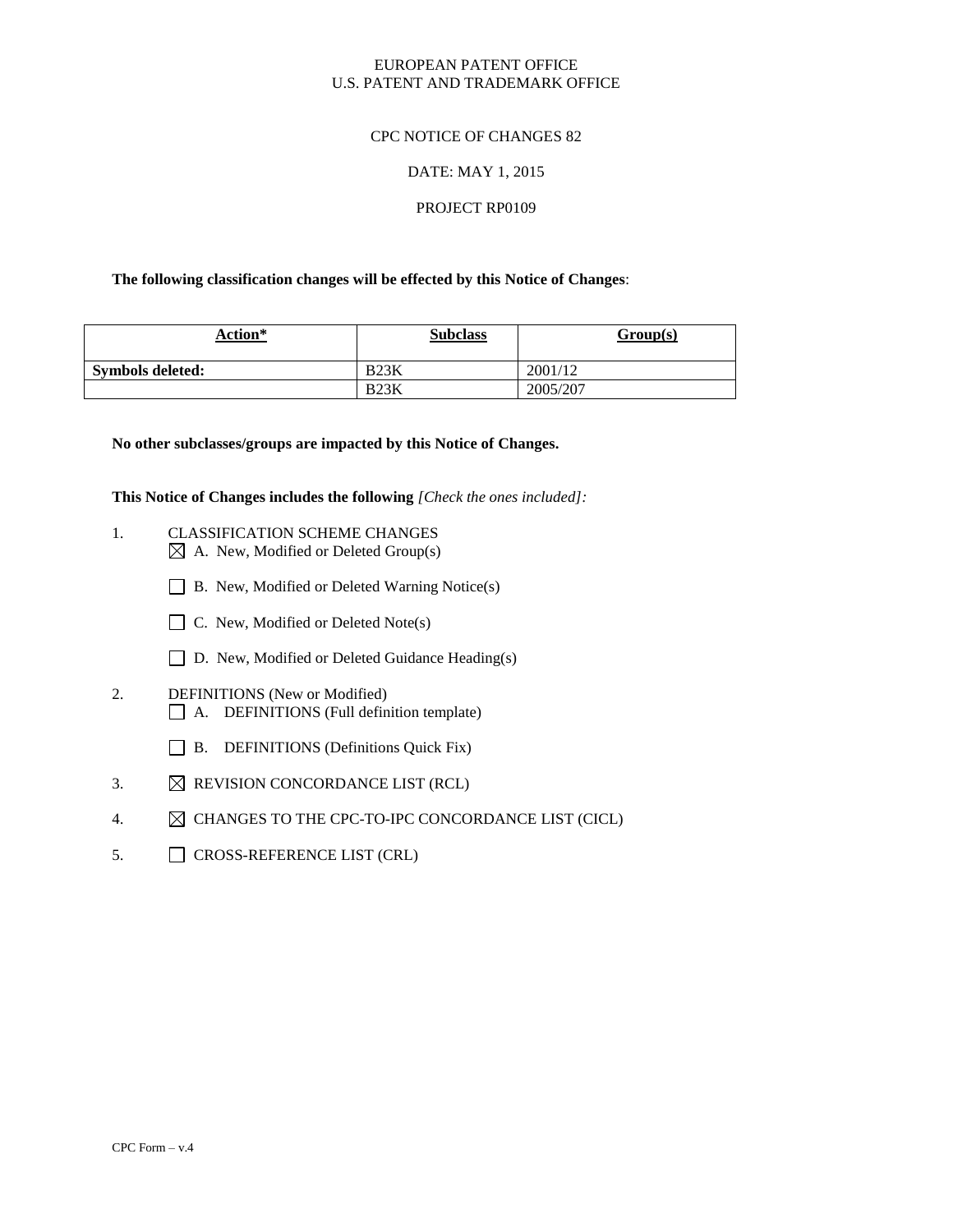#### CPC NOTICE OF CHANGES 82

# DATE: MAY 1, 2015

#### PROJECT RP0109

### 1. CLASSIFICATION SCHEME CHANGES

# A. New, Modified or Deleted Group(s)

# **SUBCLASS B23K - SOLDERING OR UNSOLDERING ; WELDING ; CLADDING OR PLATING BY SOLDERING OR WELDING ; CUTTING BY APPLYING HEAT LOCALLY, e.g. FLAME CUTTING ; WORKING BY LASER BEAM**

| Type* | <b>Symbol</b>                         | <b>Indent</b><br><b>Level</b><br><b>Number</b><br>of dots<br>(e.g. 0, 1, | <b>Title</b><br>(new or modified)<br>"CPC only" text should normally be<br>enclosed in {curly brackets}** | <b>Transferred to</b>                                                 |
|-------|---------------------------------------|--------------------------------------------------------------------------|-----------------------------------------------------------------------------------------------------------|-----------------------------------------------------------------------|
| D     | B <sub>23</sub> K <sub>2001</sub> /12 |                                                                          |                                                                                                           | <administrative to<br="" transfer="">B23K 1/0008&gt;</administrative> |
| D     | B23K2005/207                          |                                                                          |                                                                                                           | <administrative to<br="" transfer="">B23K 5/006&gt;</administrative>  |

 $N =$  new entries where reclassification into entries is involved;  $C =$  entries with modified file scope where reclassification of documents from the entries is involved;  $O =$  new entries which are firstly populated with documents via administrative transfers from deleted (D) entries. Afterwards, the transferred documents into the Q entry will either stay or be moved to more appropriate entries, as determined by intellectual reclassification; E= existing entries with enlarged file scope, which receive documents from C or D entries, e.g. when a limiting reference is removed from the entry title;  $M =$  entries with no change to the file scope (no reclassification);  $D =$ deleted entries;  $F =$  frozen entries will be deleted once reclassification of documents from the entries is completed;  $U =$  entries that are unchanged.

#### NOTES:

- $*$ <sup>\*\*</sup>No {curly brackets} are used for titles in CPC only subclasses, e.g. C12Y, A23Y; 2000 series symbol titles of groups found at the end of schemes (orthogonal codes); or the Y section titles. The {curly brackets} are used for 2000 series symbol titles found interspersed throughout the main trunk schemes (breakdown codes).
- For U groups, the minimum requirement is to include the U group located immediately prior to the N group or N group array, in order to show the N group hierarchy and improve the readability and understanding of the scheme. Always include the symbol, indent level and title of the U group in the table above.
- All entry types should be included in the scheme changes table above for better understanding of the overall scheme change picture. Symbol, indent level, and title are required for all types except "D" which requires only a symbol.
- $\bullet$  #"Transferred to" column must be completed for all C, D, F, and Q type entries. F groups will be deleted once reclassification is completed.
- When multiple symbols are included in the "Transferred to" column, avoid using ranges of symbols in order to be as precise as possible.
- For administrative transfer of documents, the following text should be used: "< administrative transfer to  $XX>$ " or "<administrative transfer to XX and YY simultaneously>" when administrative transfer of the same documents is to more than one place.
- Administrative transfer to main trunk groups is assumed to be "invention information", unless otherwise indicated, and to 2000 series groups is assumed to be "additional information".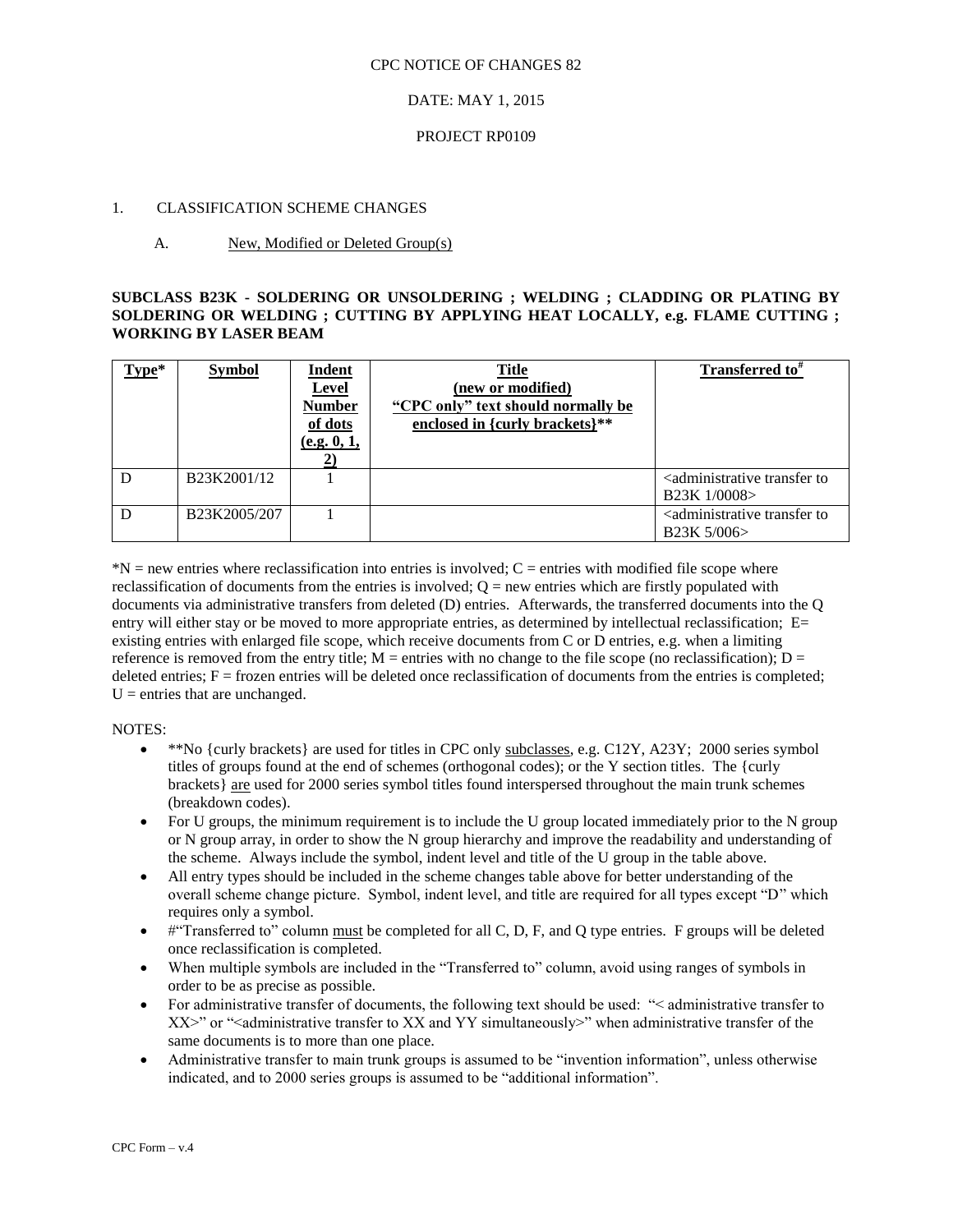#### CPC NOTICE OF CHANGES 82

# DATE: MAY 1, 2015

# PROJECT RP0109

# 3. REVISION CONCORDANCE LIST (RCL)

| Type* | From CPC Symbol (existing)             | To CPC Symbol(s)                                                              |
|-------|----------------------------------------|-------------------------------------------------------------------------------|
|       | B <sub>23</sub> K <sub>2001</sub> /12  | $\alpha$ <administrative b23k<br="" to="" transfer="">1/0008</administrative> |
|       | B <sub>23</sub> K <sub>2005</sub> /207 | 5/006                                                                         |

 $*$  C = entries with modified file scope where reclassification of documents from the entries is involved; Q = new entries which are firstly populated with documents via administrative transfers from deleted (D) entries. Afterwards, the transferred documents into the Q entry will either stay or be moved to more appropriate entries, as determined by intellectual reclassification;  $D =$  deleted entries.

NOTES:

- $\bullet$  Only C, D, and Q type entries are included in the table above.
- When multiple symbols are included in the "To" column, avoid using ranges of symbols in order to be as precise as possible.
- For administrative transfer of documents, the following text should be used: "
learninistrative transfer to XX>" or "<administrative transfer to XX and YY simultaneously>" when administrative transfer of the same documents is to more than one place.
- Administrative transfer to main trunk groups is assumed to be "invention information", unless otherwise indicated, and to 2000 series groups is assumed to be "additional information".